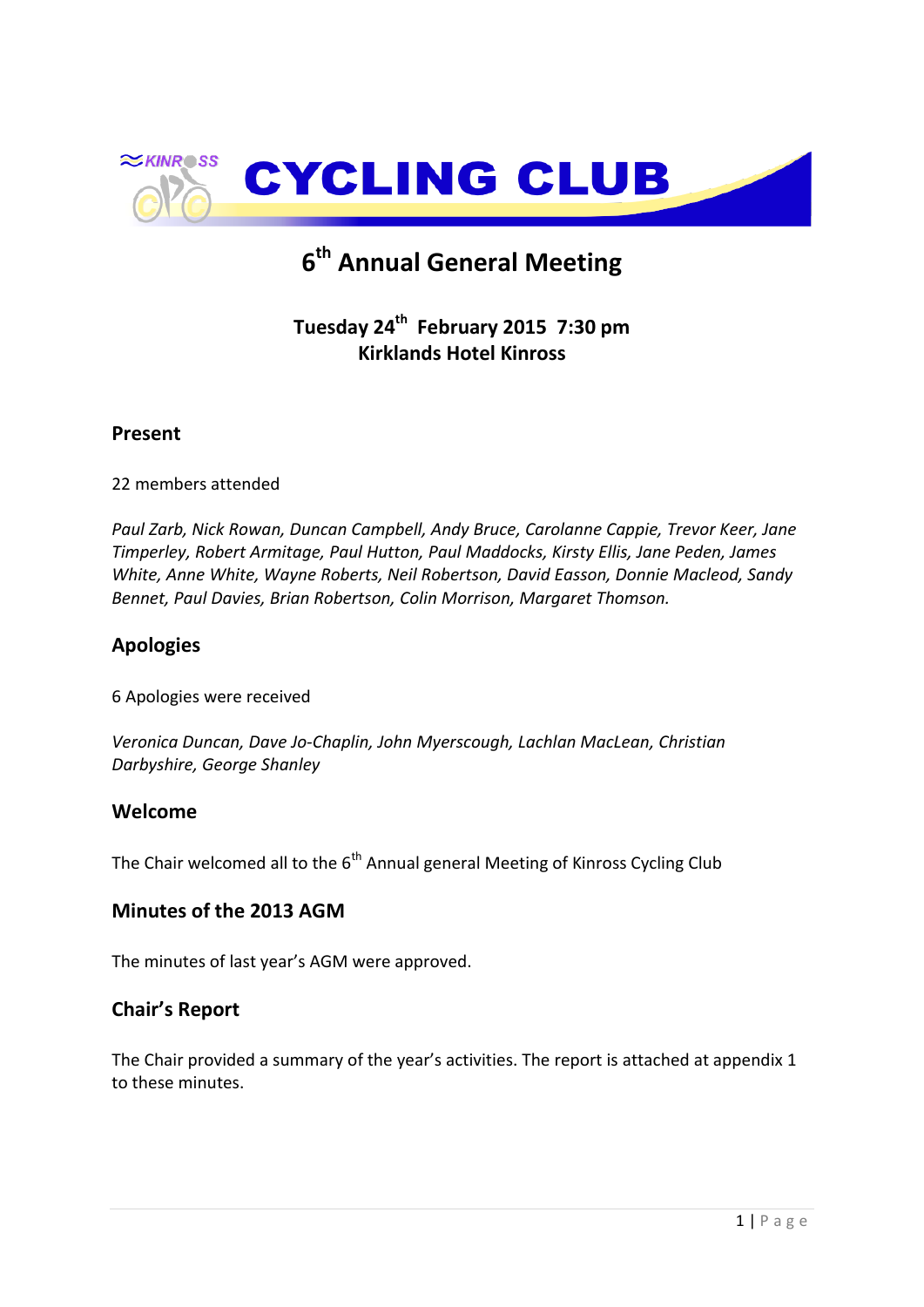# **Treasurer's report**

The Treasurer provided a positive financial report, showing a bank balance of £30k with a final surplus of £10k after liabilities. Events have been mostly self- funding. The importance of developing and coaching our members, particularly in relation to road safety is reflected in budget allocations for 2015/16. The Treasure's report is at appendix 2.

### **Election of Committee Members**

In accordance with the constitution all members of the committee are deemed to have resigned.

George Shanley, Dave-Jo Chaplin and Trev Keer advised that they were not seeking reelection to the committee. All other committee members indicated their willingness to continue.

Paul Zarb, Nick Rowan and Duncan Campbell advised that they were prepared to continue as Chair, Treasurer and Secretary respectively.

Wayne Roberts, Kirsty Ellis, Jane Peden and Paul Maddocks were nominated to join the committee.

The committee membership was agreed orally without need for a vote.

The portfolio responsibilities of the committee members will be decided at the next committee meeting in March

#### **General Business**

#### **a) Membership Fees**

The committee recommended that club membership fees be continued at £10 per annum, to run from  $1<sup>st</sup>$  March to 28<sup>th</sup> February each year. It was also agreed to continue to provide subsidised priority entry to the Sportive Kinross for club members.

#### **b) Plans for the coming year**

This year will see continuation of same range of events as last year. It is planned to set up Committees to run the ROAD Races, CX event, Time trials and FCA events.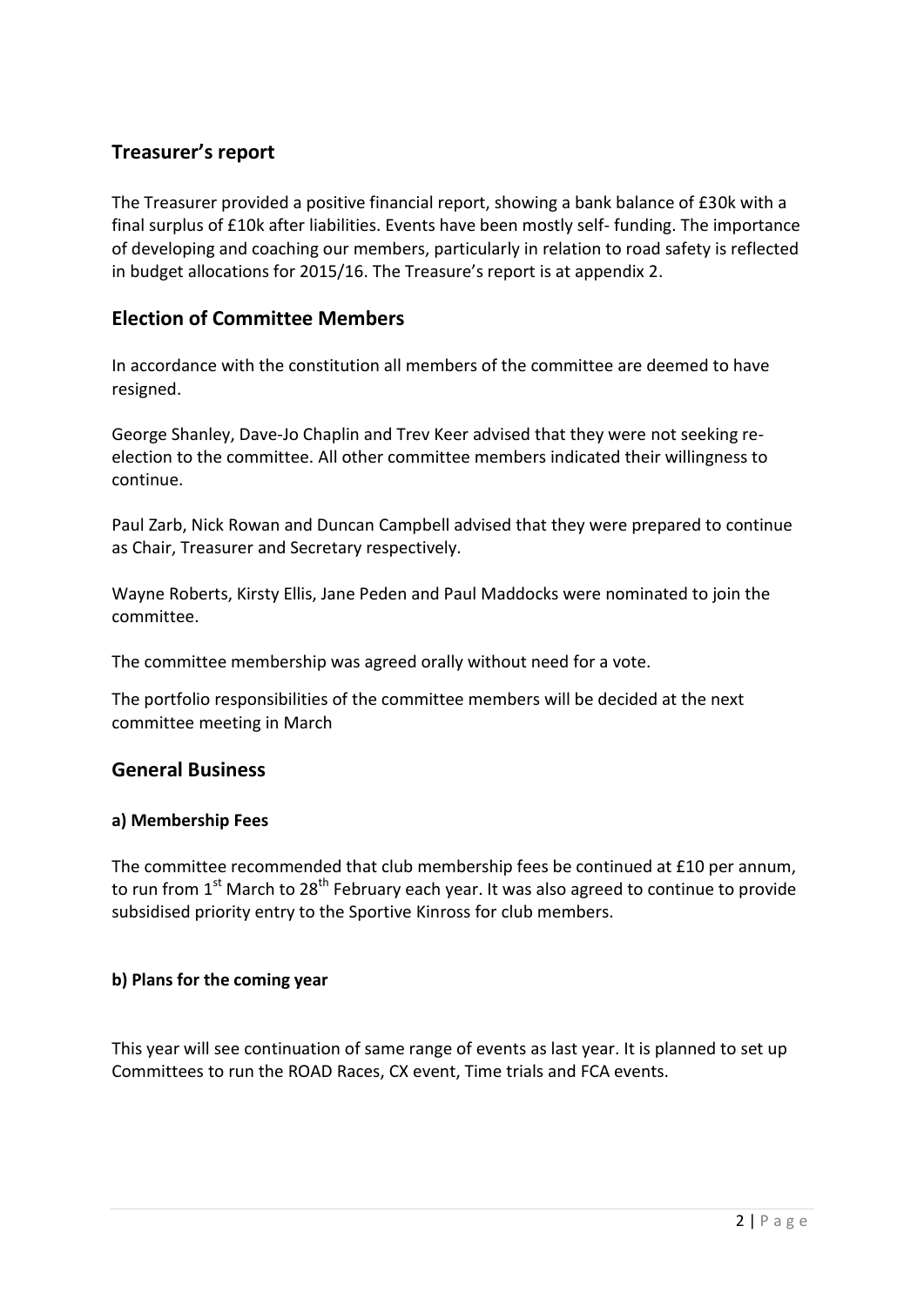# **Any Other Business**

#### Kit

The Question and Answer paper regarding the status of official kit was discussed. NR explained that the new "dark" kit had been introduced as a race kit but that it is proposed to move to this being the official kit in 2017. Issues were raised regarding the preferred manufacturer and the disparity in the blue/purple colour between the different suppliers. It was agreed that the committee should define the official kit colour and ensure that all orders from Santini comply with this.

#### Cub Runs

The issue of the management of club rides was once again raised. Concerns were expressed regarding rider behaviour compromising road safety. The structure of groups, to include a social ride on Sundays was considered, with leaders allocated to each group. The Committee agreed to develop a group structure based on average speed. It was also agreed to develop a Thursday evening ride aimed at training. Donnie MacLeod to organise and to seek support of experienced members. The focus will be on developing good riding behaviour but it was agreed that the club should take sanctions, including exclusion, for persistent offenders. In addition, it was agreed that Carolanne Cappie would rebadge the "ladies" runs to encourage beginners, novices, those returning from lay offs etc.

#### Training Equipment

A proposal was made that the club purchase a Watt Bike for use of members. Current difficulties with storage/accommodation will need to be resolved before this could be considered.

#### Glasgow Velodrome

It was agreed that KCC would support the campaign to remove the control of the Velodrome from Glasgow City Council. Paul Davies will send details to Trev Keer.

#### Awards

Awards were made to Calum Punton and Chris Rowlands for their efforts with the Medes Madness event.

Trev Keer was issued with an award for his work as webmaster and organisation of the Audax.

A CX award is pending

The meeting closed at 2145 hours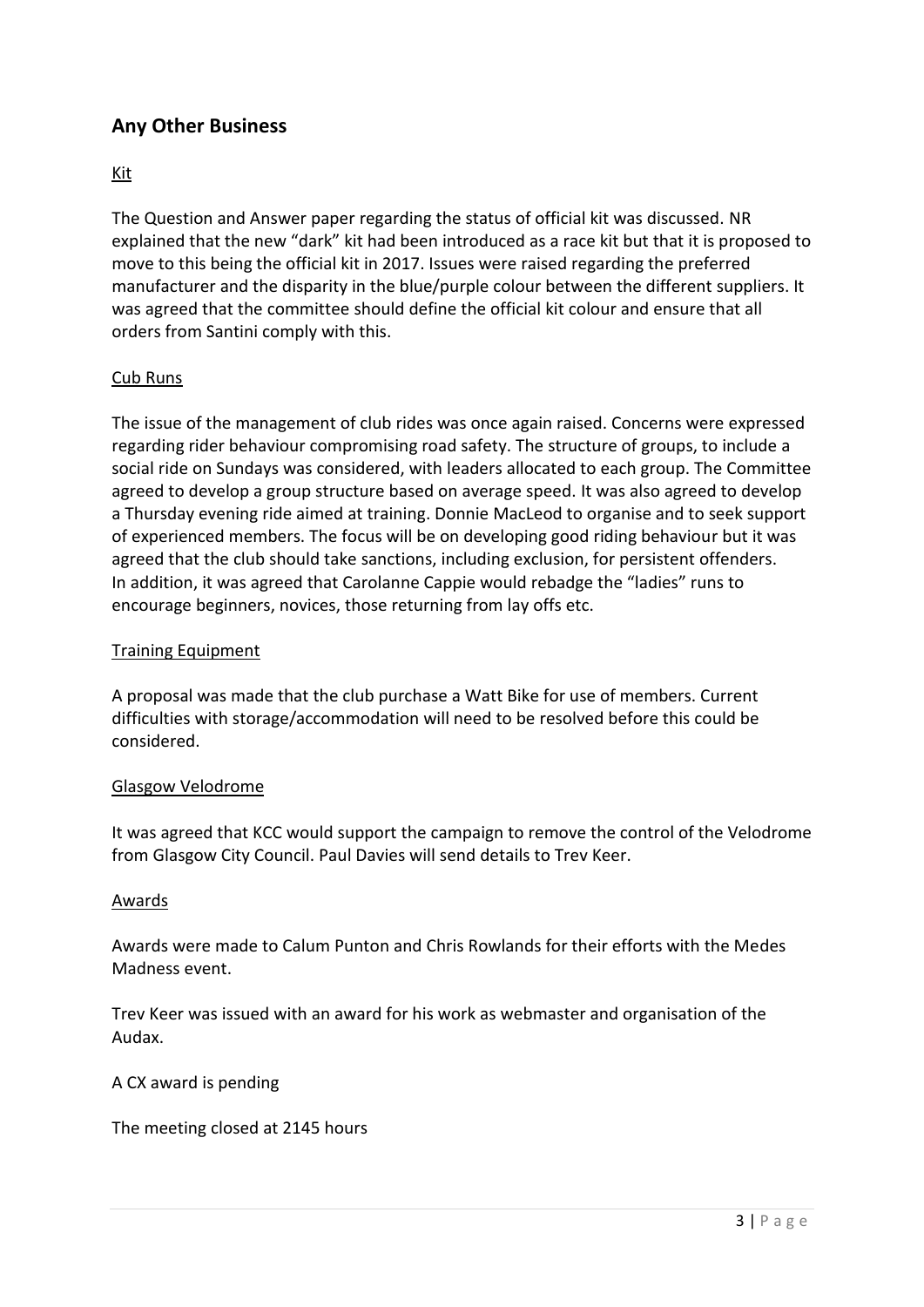# **Date of Next Meeting**

The next AGM will take place in February 2016. Date and venue will be circulated one month in advance.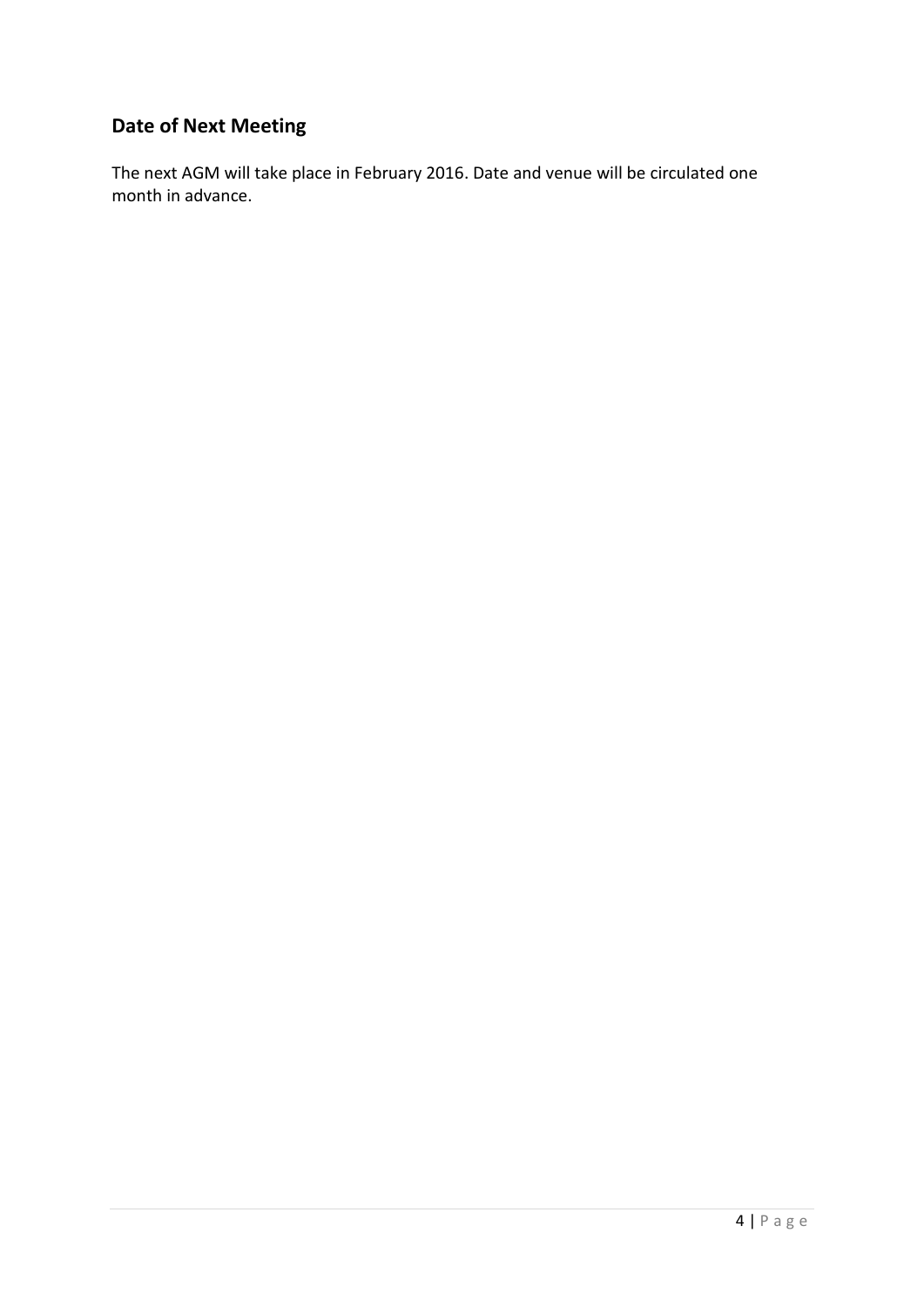#### **Appendix 1**

#### **Chairman's Report Kinross Cycling Club 2014 Season**

As Kinross Cycling Club enters its sixth year I and pleased to report on the clubs successes of 2014 and comment on our plans for the coming season of 2015

Membership stands at 148 members, 140 are primary members, 8 are second claim. Thank you to all for supporting the club as primary or second claim members. Without membership there would not be a club.

Last year we staged a very successful club confined GP series that was supported by many of the active members. This year the format will include a formal Vets championship having trialled the system last year. We are also planning to change insurance provisions to allow 2<sup>nd</sup> claim members to participate.

We staged three highly successful 'open' competitive events, the Ochils Road Race series ( $3^{rd}$  year), the Team TT ( $2^{nd}$  year) and our Meadies Madness CX race ( $2^{nd}$  year). The CX this time around was staged for the first time as part of the national series. These events will be staged again in 2015. In addition we are going to include a further mid week open event a Single speed time trial.

The club has enjoyed competitive successes across arrange of disciplines. Points being scored in CX races and road races. Two our riders winning races for the first time Calum Sharpe in the ERC crit series and Club President Andy Bruce winning his home race, the Vets Race in our Ochils Road race. A Kinross team won one of the categories in the three man TT, nice to see our boys on the podium.

The sportive continues to be a great success, once again selling out. As well as consolidating the clubs financial position to be a strong and stable one. The event enables us to support CHAS and other local charities. The event has raised well over £40,000 for CHAS and other good causes. This year we ran the family cycle challenge for the second time. An event aimed primarily at primary school children but open to all. The challenge is complete a loop of Loch Leven. Nearly children with their parents took part this year.

Training and coaching is an important part of the clubs development. Last year we had a free generic coaching night, supplemented by free coaching sessions at Knockhill. In order to further develop the growing CX side of the club we organised a subsidised a training session for the active CX racers. The intention is this year to further develop the elements of provision of professional coaching, either as free service to members or subsidised.

Club Kit, we took a decision to introduce a further style of club kit. This primarily driven by the CX racers commenting the existing kit is difficult to clean. The new style has been largely well received. The sponsorship element has attracted some dissenting comments and concern from external commercial interests they were not invited to bid. The sponsorship was never at any stage a bid issue. Certain local businesses were approached and others approached us.

Storage, we have to express thanks to Havelock Europa who have kindly allowed us use of their storage space at Dalgety Bay. This facility will be lost shortly, so in the absence of any other kind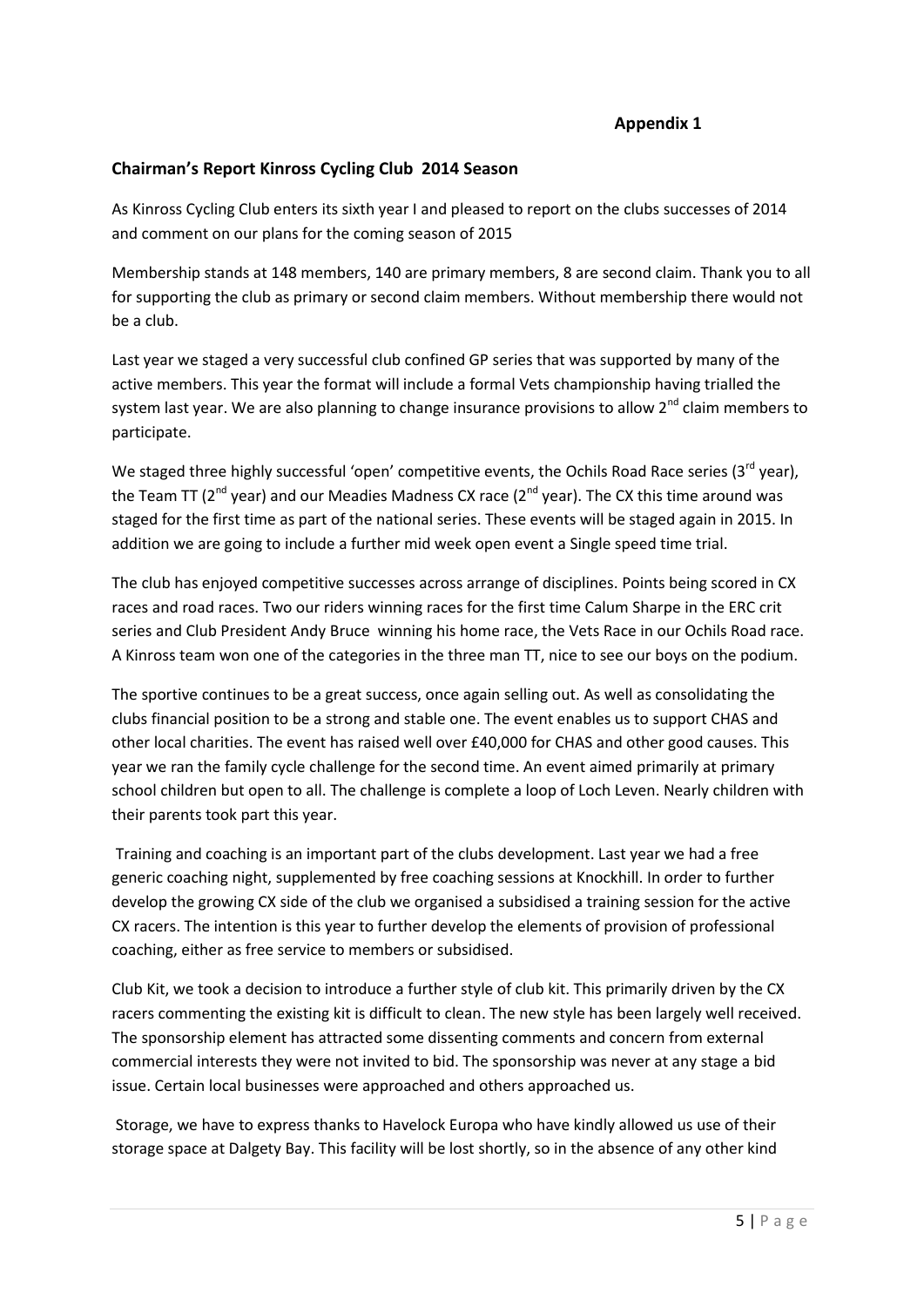offers of free storage space it is likely we will rent space at Fruix Farm, Kinross to store the clubs equipment.

**Paul Zarb Bsc (Hons) MBA Chairman – Kinross Cycling Club**